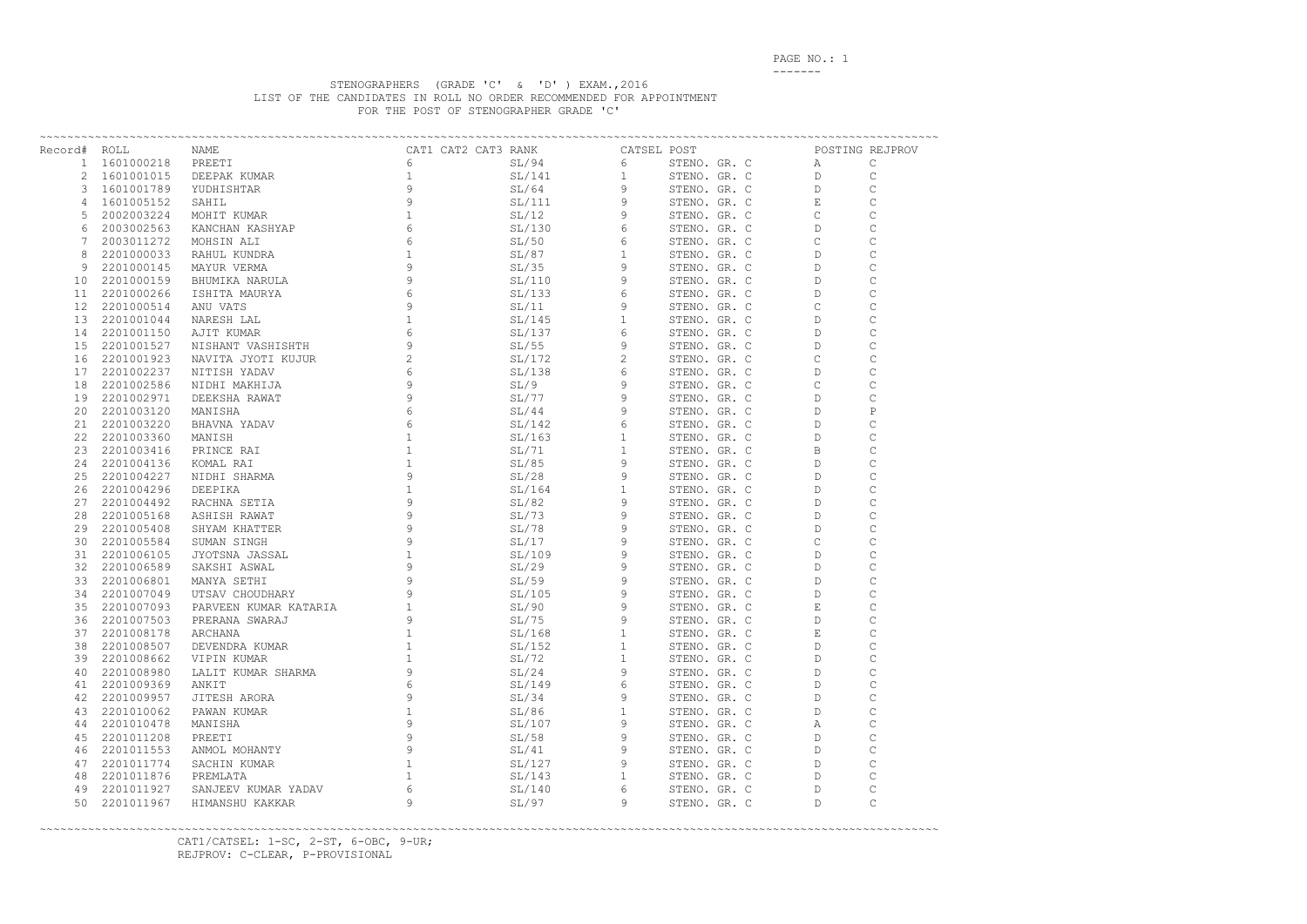PAGE NO.: 2 -------

## STENOGRAPHERS (GRADE 'C' & 'D' ) EXAM.,2016 LIST OF THE CANDIDATES IN ROLL NO ORDER RECOMMENDED FOR APPOINTMENT FOR THE POST OF STENOGRAPHER GRADE 'C'

| Record# ROLL |               |                 |   |        |   |              |                                                                                                                                                                                                                                                            | POSTING REJPROV |                |
|--------------|---------------|-----------------|---|--------|---|--------------|------------------------------------------------------------------------------------------------------------------------------------------------------------------------------------------------------------------------------------------------------------|-----------------|----------------|
|              | 51 2201012100 | SATISH          |   |        |   |              | POST<br>STENO. GR. C D<br>STENO. GR. C D<br>STENO. GR. C C<br>STENO. GR. C B<br>STENO. GR. C D<br>STENO. GR. C D<br>STENO. GR. C D<br>STENO. GR. C C<br>STENO. GR. C C<br>STENO. GR. C C<br>STENO. GR. C D<br>STENO. GR. C D<br>STENO. GR. C D<br>STENO. G |                 | $\mathsf{C}$   |
|              | 52 2201012544 |                 |   |        |   |              |                                                                                                                                                                                                                                                            |                 | С              |
|              | 53 2201012613 |                 |   |        |   |              |                                                                                                                                                                                                                                                            |                 | $\mathsf{C}$   |
| 54           | 2201012765    |                 |   |        |   |              |                                                                                                                                                                                                                                                            |                 | $\mathsf C$    |
| 55           | 2201012938    |                 |   |        |   |              |                                                                                                                                                                                                                                                            |                 | $\mathsf C$    |
| 56           | 2201013037    |                 |   |        |   |              |                                                                                                                                                                                                                                                            |                 | $\mathsf{C}$   |
| 57           | 2201013144    |                 |   |        |   |              |                                                                                                                                                                                                                                                            |                 | $\mathsf C$    |
| 58           | 2201013173    |                 |   |        |   |              |                                                                                                                                                                                                                                                            |                 | $\mathsf{C}$   |
| 59           | 2201013179    |                 |   |        |   |              |                                                                                                                                                                                                                                                            |                 | $\mathsf C$    |
|              | 60 2201013182 |                 |   |        |   |              |                                                                                                                                                                                                                                                            |                 | $\mathsf C$    |
| 61           | 2201013637    |                 |   |        |   |              |                                                                                                                                                                                                                                                            |                 | $\mathsf C$    |
|              | 62 2201013701 |                 |   |        |   |              |                                                                                                                                                                                                                                                            |                 | $\mathsf C$    |
| 63           | 2201013764    |                 |   |        |   |              | STENO. GR. C D                                                                                                                                                                                                                                             |                 | $\mathsf C$    |
| 64           | 2201013800    |                 |   |        |   |              | STENO. GR. C D                                                                                                                                                                                                                                             |                 | $\mathsf C$    |
|              | 65 2201013850 |                 |   |        |   |              | STENO. GR. C D                                                                                                                                                                                                                                             |                 | $\mathsf C$    |
|              | 66 2201014218 |                 |   |        |   |              | STENO. GR. C                                                                                                                                                                                                                                               | $\mathsf{C}$    |                |
| 67           | 2201014317    |                 |   |        |   |              | STENO. GR. C                                                                                                                                                                                                                                               | $\mathsf{C}$    |                |
| 68 -         | 2201015124    |                 |   |        |   |              |                                                                                                                                                                                                                                                            |                 |                |
| 69 -         | 2201015324    |                 |   |        |   |              | STENO. GR. C E<br>STENO. GR. C D                                                                                                                                                                                                                           |                 |                |
|              | 70 2201015413 |                 |   |        |   |              | STENO. GR. C D                                                                                                                                                                                                                                             |                 | $\mathcal{C}$  |
|              | 71 2201016101 |                 |   |        |   |              | STENO. GR. C D                                                                                                                                                                                                                                             |                 |                |
|              | 72 2201016413 |                 |   |        |   |              | STENO. GR. C D                                                                                                                                                                                                                                             |                 |                |
|              | 73 2201016454 |                 |   |        |   |              | STENO. GR. C D                                                                                                                                                                                                                                             |                 |                |
|              | 74 2201016980 |                 |   |        |   |              | STENO. GR. C D                                                                                                                                                                                                                                             |                 |                |
|              | 75 2201017025 |                 |   |        |   |              | STENO. GR. C B                                                                                                                                                                                                                                             |                 |                |
|              | 76 2201017417 |                 |   |        |   |              | STENO. GR. C D                                                                                                                                                                                                                                             |                 |                |
|              | 77 2201017665 |                 |   |        |   |              | STENO. GR. C D                                                                                                                                                                                                                                             |                 | $\mathsf C$    |
|              | 78 2201017867 |                 |   |        |   |              | STENO. GR. C D                                                                                                                                                                                                                                             |                 | $\mathsf C$    |
| 79           | 2201018137    |                 |   |        |   |              |                                                                                                                                                                                                                                                            |                 |                |
|              |               |                 |   |        |   |              | STENO. GR. C D                                                                                                                                                                                                                                             |                 |                |
| 80           | 2201018332    |                 |   |        |   |              | STENO. GR. C D                                                                                                                                                                                                                                             |                 | $\mathsf C$    |
| 81           | 2201018666    |                 |   |        |   |              | STENO. GR. C                                                                                                                                                                                                                                               | $\mathbb C$     |                |
|              | 82 2201018686 |                 |   |        |   |              | STENO. GR. C                                                                                                                                                                                                                                               | $\mathbb C$     | $\mathsf C$    |
| 83           | 2201018705    |                 |   |        |   |              | STENO. GR. C D                                                                                                                                                                                                                                             |                 | $\mathsf C$    |
|              | 84 2201019012 |                 |   |        |   |              | STENO. GR. C D                                                                                                                                                                                                                                             |                 | $\mathsf C$    |
| 85           | 2201019866    |                 |   |        |   |              | STENO. GR. C D                                                                                                                                                                                                                                             |                 | $\mathsf C$    |
| 86           | 2201019870    |                 |   |        |   | STENO. GR. C |                                                                                                                                                                                                                                                            | $\mathbf{B}$    | $\overline{C}$ |
| 87           | 2201020005    | HARPREET KAUR   | 6 | SL/37  | 6 | STENO. GR. C |                                                                                                                                                                                                                                                            | C               | C              |
| 88           | 2201020250    | HARSHITA GOLANI | 9 | SL/112 | 9 | STENO. GR. C |                                                                                                                                                                                                                                                            | D               | С              |
| 89           | 2201020868    | KAPIL KUMAR     | 6 | SL/101 | 9 | STENO. GR. C |                                                                                                                                                                                                                                                            | D               | $\mathsf C$    |
| 90           | 2201022321    | KIRTI           |   | SL/161 |   | STENO. GR. C |                                                                                                                                                                                                                                                            | D               | $\mathbf C$    |
| 91           | 2201022356    | ABHISHEK SINGH  | 9 | SL/40  | 9 | STENO. GR. C |                                                                                                                                                                                                                                                            | D               | $\mathsf C$    |
| 92           | 2201022464    | ASHISH KUMAR    | 6 | SL/162 | 6 | STENO. GR. C |                                                                                                                                                                                                                                                            | D               | $\mathbf C$    |
| 93           | 2201022683    | SUBHAM RUHELA   | 6 | SL/49  | 6 | STENO. GR. C |                                                                                                                                                                                                                                                            | C               | $\mathbf C$    |
| 94           | 2201023747    | NISHA RANI      | 9 | SL/62  | 9 | STENO. GR. C |                                                                                                                                                                                                                                                            | D               | $\mathsf C$    |
| 95           | 2201024145    | NIDHI           |   | SL/146 |   | STENO. GR. C |                                                                                                                                                                                                                                                            | D               | $\mathsf C$    |
| 96           | 2201024430    | CHARU BHATNAGAR | 9 | SL/106 | 9 | STENO. GR. C |                                                                                                                                                                                                                                                            | D               | $\mathsf C$    |
| 97           | 2201024602    | VISHAL SINGH    | 6 | SL/153 | 6 | STENO. GR. C |                                                                                                                                                                                                                                                            | D               | $\mathsf C$    |
| 98           | 2201025178    | SHAGUN          |   | SL/3   | 9 | STENO. GR. C |                                                                                                                                                                                                                                                            | C               | $\mathsf C$    |
| 99           | 2201025296    | AAKANKSHA       | 9 | SL/103 | 9 | STENO. GR. C |                                                                                                                                                                                                                                                            | D               | $\mathsf C$    |
| 100          | 2201025448    | MONIKA          | 6 | SL/158 | 6 | STENO. GR. C |                                                                                                                                                                                                                                                            | D               | Ρ              |

~~~~~~~~~~~~~~~~~~~~~~~~~~~~~~~~~~~~~~~~~~~~~~~~~~~~~~~~~~~~~~~~~~~~~~~~~~~~~~~~~~~~~~~~~~~~~~~~~~~~~~~~~~~~~~~~~~~~~~~~~~~~~~~~~~ CAT1/CATSEL: 1-SC, 2-ST, 6-OBC, 9-UR; REJPROV: C-CLEAR, P-PROVISIONAL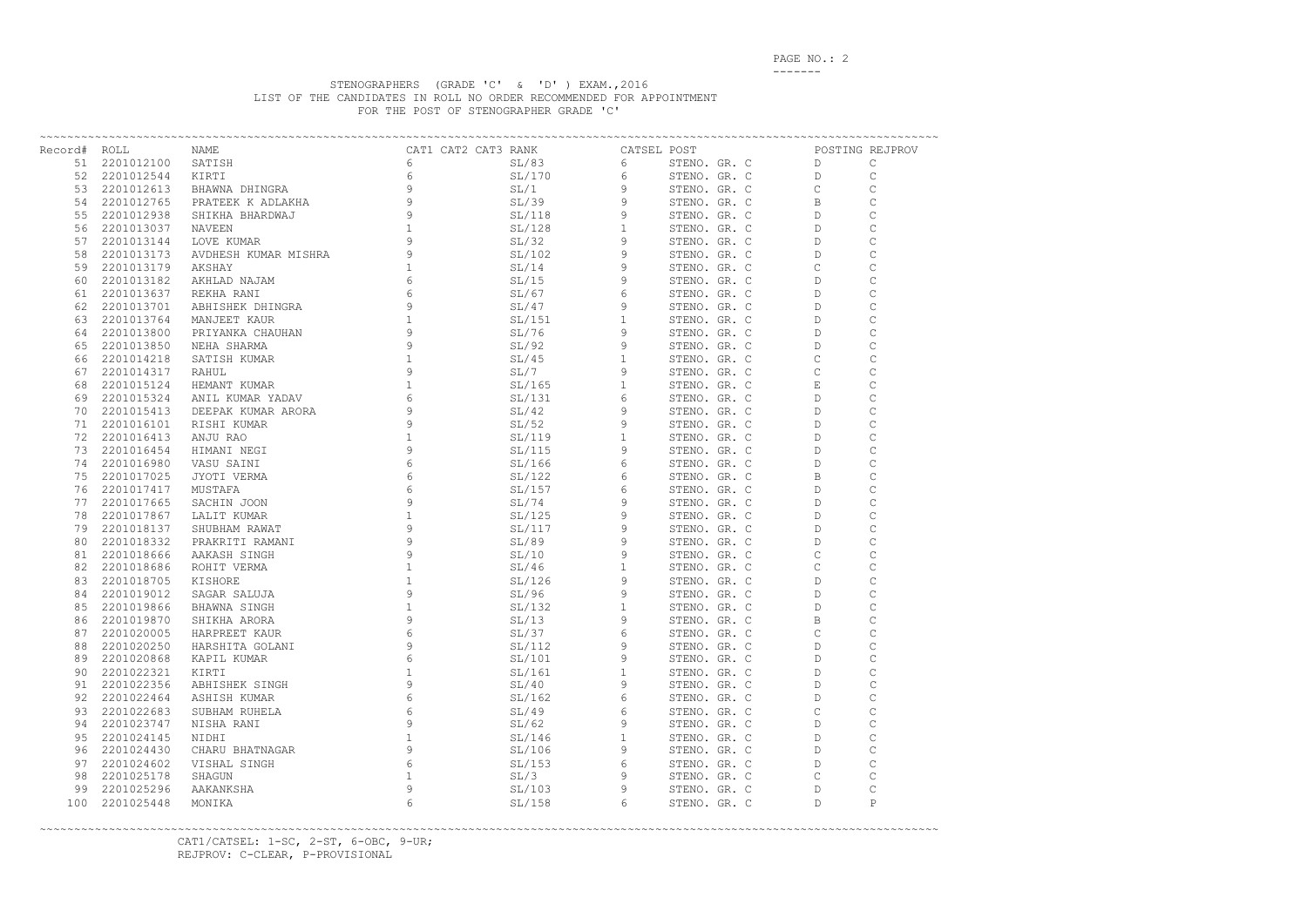PAGE NO.: 3 -------

## STENOGRAPHERS (GRADE 'C' & 'D' ) EXAM.,2016 LIST OF THE CANDIDATES IN ROLL NO ORDER RECOMMENDED FOR APPOINTMENT FOR THE POST OF STENOGRAPHER GRADE 'C'

|     |            | The contract of the contract of the state of the state of the state of the state of the state of the state of the state of the state of the state of the state of the state of the state of the state of the state of the sta |   |  |        |   |              |  | POSTING REJPROV |             |
|-----|------------|-------------------------------------------------------------------------------------------------------------------------------------------------------------------------------------------------------------------------------|---|--|--------|---|--------------|--|-----------------|-------------|
|     |            |                                                                                                                                                                                                                               |   |  |        |   |              |  |                 |             |
|     |            |                                                                                                                                                                                                                               |   |  |        |   |              |  |                 |             |
|     |            |                                                                                                                                                                                                                               |   |  |        |   |              |  |                 |             |
|     |            |                                                                                                                                                                                                                               |   |  |        |   |              |  |                 |             |
|     |            |                                                                                                                                                                                                                               |   |  |        |   |              |  |                 |             |
|     |            |                                                                                                                                                                                                                               |   |  |        |   |              |  |                 |             |
|     |            |                                                                                                                                                                                                                               |   |  |        |   |              |  |                 |             |
|     |            |                                                                                                                                                                                                                               |   |  |        |   |              |  |                 |             |
|     |            |                                                                                                                                                                                                                               |   |  |        |   |              |  |                 |             |
|     |            |                                                                                                                                                                                                                               |   |  |        |   |              |  |                 |             |
|     |            |                                                                                                                                                                                                                               |   |  |        |   |              |  |                 |             |
|     |            |                                                                                                                                                                                                                               |   |  |        |   |              |  |                 |             |
|     |            |                                                                                                                                                                                                                               |   |  |        |   |              |  |                 |             |
|     |            |                                                                                                                                                                                                                               |   |  |        |   |              |  |                 |             |
|     |            |                                                                                                                                                                                                                               |   |  |        |   |              |  |                 |             |
|     |            |                                                                                                                                                                                                                               |   |  |        |   |              |  |                 |             |
|     |            |                                                                                                                                                                                                                               |   |  |        |   |              |  |                 |             |
|     |            |                                                                                                                                                                                                                               |   |  |        |   |              |  |                 |             |
|     |            |                                                                                                                                                                                                                               |   |  |        |   |              |  |                 |             |
|     |            |                                                                                                                                                                                                                               |   |  |        |   |              |  |                 |             |
|     |            |                                                                                                                                                                                                                               |   |  |        |   |              |  |                 |             |
|     |            |                                                                                                                                                                                                                               |   |  |        |   |              |  |                 |             |
|     |            |                                                                                                                                                                                                                               |   |  |        |   |              |  |                 |             |
|     |            |                                                                                                                                                                                                                               |   |  |        |   |              |  |                 |             |
|     |            |                                                                                                                                                                                                                               |   |  |        |   |              |  |                 |             |
|     |            |                                                                                                                                                                                                                               |   |  |        |   |              |  |                 |             |
|     |            |                                                                                                                                                                                                                               |   |  |        |   |              |  |                 |             |
|     |            |                                                                                                                                                                                                                               |   |  |        |   |              |  |                 |             |
|     |            |                                                                                                                                                                                                                               |   |  |        |   |              |  |                 |             |
|     |            |                                                                                                                                                                                                                               |   |  |        |   |              |  |                 |             |
|     |            |                                                                                                                                                                                                                               |   |  |        |   |              |  |                 |             |
|     |            |                                                                                                                                                                                                                               |   |  |        |   |              |  |                 |             |
|     |            |                                                                                                                                                                                                                               |   |  |        |   |              |  |                 |             |
|     |            |                                                                                                                                                                                                                               |   |  |        |   |              |  |                 |             |
|     |            |                                                                                                                                                                                                                               |   |  |        |   |              |  |                 |             |
|     |            |                                                                                                                                                                                                                               |   |  |        |   |              |  |                 |             |
|     |            |                                                                                                                                                                                                                               |   |  |        |   |              |  |                 |             |
|     |            |                                                                                                                                                                                                                               |   |  |        |   |              |  |                 |             |
|     |            |                                                                                                                                                                                                                               |   |  |        |   |              |  |                 |             |
|     |            |                                                                                                                                                                                                                               |   |  |        |   |              |  |                 |             |
|     |            |                                                                                                                                                                                                                               |   |  |        |   |              |  |                 |             |
| 141 | 2201039697 | AMAN SHARMA                                                                                                                                                                                                                   | 9 |  | SL/20  | 9 | STENO. GR. C |  | C               | $\mathsf C$ |
| 142 | 2201041356 | CHAHAT KAUR                                                                                                                                                                                                                   | 9 |  | SL/30  | 9 | STENO. GR. C |  | Β               | $\mathsf C$ |
| 143 | 2201041511 | ROHIT SHARMA                                                                                                                                                                                                                  | 9 |  | SL/23  | 9 | STENO. GR. C |  | C               | $\mathsf C$ |
| 144 | 2201042810 | JATIN KUMAR ARORA                                                                                                                                                                                                             | 9 |  | SL/99  | 9 | STENO. GR. C |  | D               | $\mathsf C$ |
| 145 | 2201044039 | DALIP KUMAR                                                                                                                                                                                                                   |   |  | SL/88  | 1 | STENO. GR. C |  | Е               | $\mathsf C$ |
| 146 | 2201045581 | RAJNI VERMA                                                                                                                                                                                                                   | 9 |  | SL/123 | 9 | STENO. GR. C |  | D               | $\mathbf C$ |
| 147 | 2201049878 | RENU DAHIYA                                                                                                                                                                                                                   | 9 |  | SL/95  | 9 | STENO. GR. C |  | D               | $\mathsf C$ |
| 148 | 2201052989 | DOROTHY JOSEPH                                                                                                                                                                                                                | 9 |  | SL/81  | 9 | STENO. GR. C |  | Е               | $\mathsf C$ |
| 149 | 2201053347 | GEETANJALI                                                                                                                                                                                                                    | 9 |  | SL/33  | 9 | STENO. GR. C |  | D               | $\mathsf C$ |
| 150 | 2201053922 | PUNIT GAUTAM                                                                                                                                                                                                                  | 9 |  | SL/108 | 9 | STENO. GR. C |  | Α               | $\mathbf C$ |

~~~~~~~~~~~~~~~~~~~~~~~~~~~~~~~~~~~~~~~~~~~~~~~~~~~~~~~~~~~~~~~~~~~~~~~~~~~~~~~~~~~~~~~~~~~~~~~~~~~~~~~~~~~~~~~~~~~~~~~~~~~~~~~~~~ CAT1/CATSEL: 1-SC, 2-ST, 6-OBC, 9-UR; REJPROV: C-CLEAR, P-PROVISIONAL